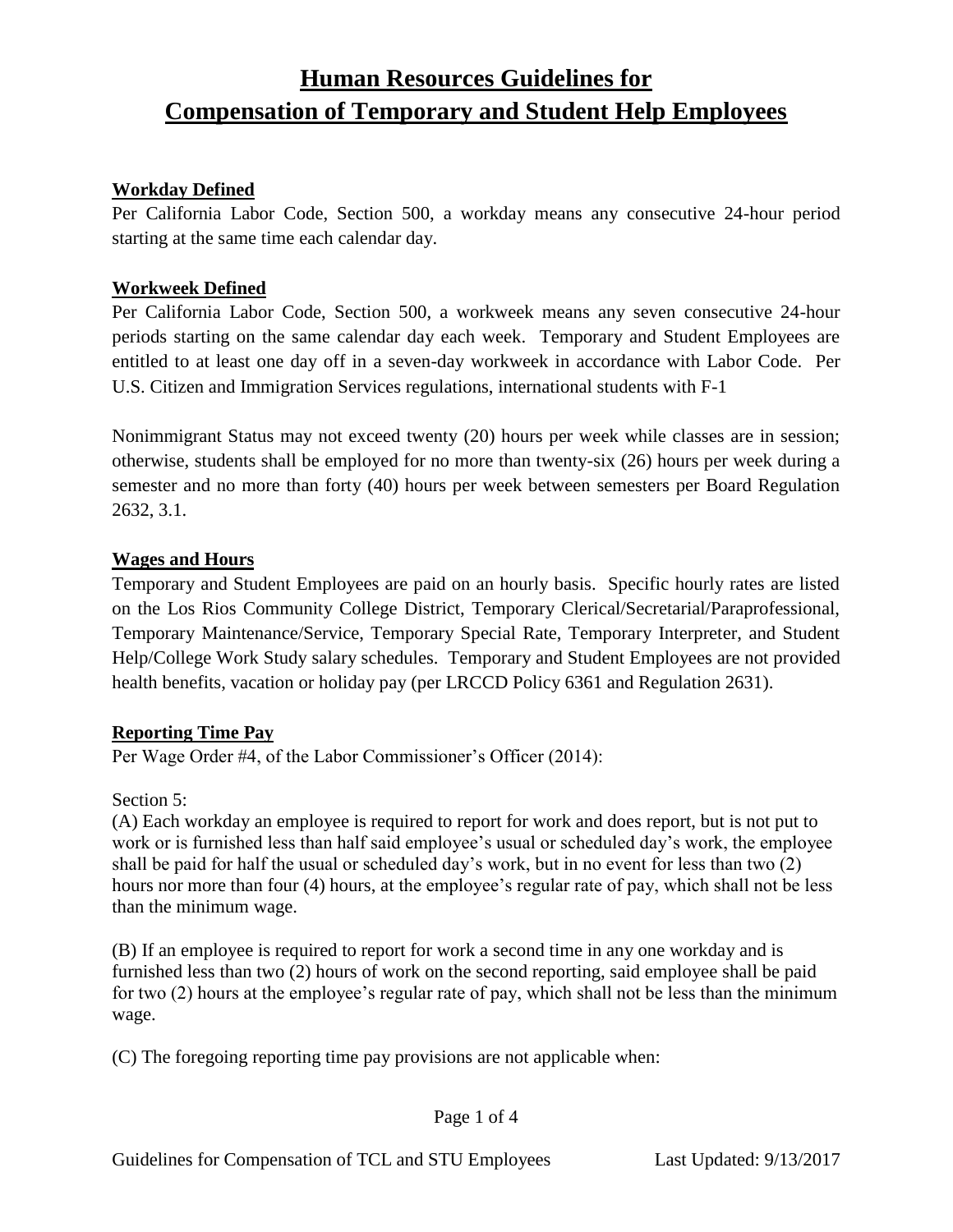(1) Operations cannot commence or continue due to threats to employees or property; or when recommended by civil authorities;

or

(2) Public utilities fail to supply electricity, water, or gas, or there is a failure in the public utilities, or sewer system; or

(3) The interruption of work is caused by an Act of God or other cause not within the employer's control.

(D) This section shall not apply to an employee on paid standby status who is called to perform assigned work at a time other than the employee's scheduled reporting time.

### **Regular Classified Employees Working an Additional Temporary Assignment**

When a Regular Classified Employee is being offered a temporary assignment in addition to their regular assignment (i.e., regular position is Grant Coordination Clerk , 50% and they are temporarily assigned an additional 20 hours as Clerk III), the employee is to be paid off of the appropriate Regular Classified salary schedule and a P103A form must be completed. For additional information regarding this process, please refer to the document entitled, "Regular Classified Employees Working Temporary Assignments or Extension of Hours Effective July 1, 2013".

## **Split Shifts**

Temporary and Student Employees do not receive additional pay when working split shifts (i.e., employees can have a break of over one hour in their workday and are not to be paid for the break in their assignments).

# **Overtime**

# Student Employees

Per Board Regulation 2631, 3.1 "A student shall be employed for no more than twenty-six (26) hours per week during a semester and no more than forty (40) hours per week between semesters".

Note that "during a semester" includes breaks during the semester (i.e., Spring Break or Thanksgiving Break). The semester ends after finals week (students may begin working more than 26 hours after finals week has ended).

Should a student be allowed to work overtime, they will be paid at the overtime rate as indicated for temporary employees below.

# Temporary Employees

LRCCD will follow past practice and Fair Labor Standard Act (FLSA) in regard to calculating overtime for temporary employees.

### Page 2 of 4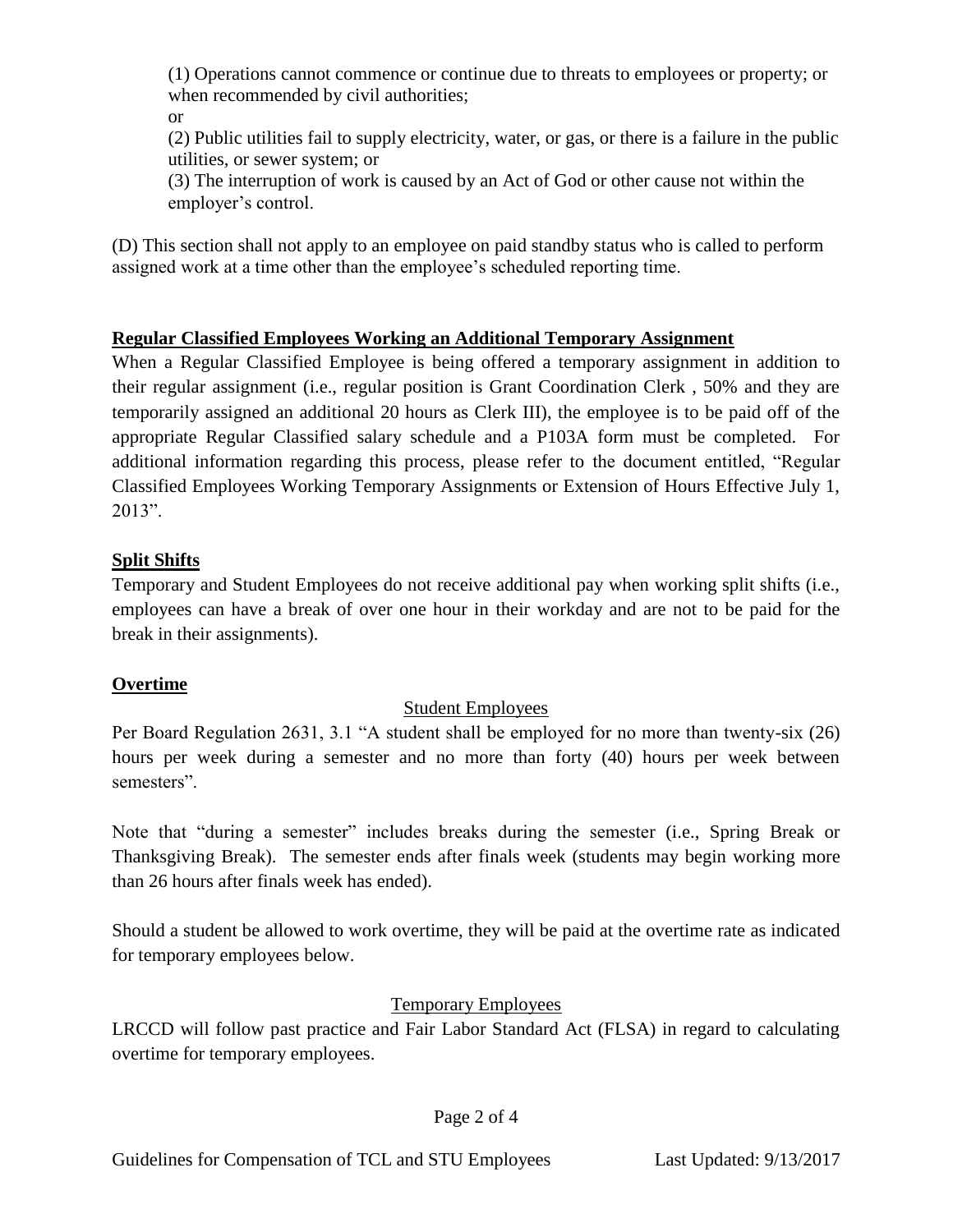### Time and a Half Times Regular Pay

Per Board Regulation 6323, Overtime pay for Temporary Employees, "1.1 Temporary employees will be compensated at time and one-half for all time worked over eight (8) hours a day and/or forty (40) hours in a workweek." Only hours paid at straight time accumulate toward the 40 hours in a workweek.

*Example:* Mon: 8 hours Tues: 10 hours (paid 2 hours overtime, worked over 8 hours in a day) Wed: 8 hours Thurs: 8 hours Fri: 8 hours Sat: 8 hours (paid 8 hours overtime, worked over 40 (straight time) hours in a week)

### Regular Pay

Regular Pay is determined using straight pay of the position occupied. If the employee is working one position within the same work week, or if the employee is working two or more non-exempt positions within the same work week, time and one-half will be paid based upon the regular rate of the position in which overtime is reached.

### Overtime When Working in Two Positions

If a temporary or student employee is working in more than one position and they end up working overtime, their overtime should be compensated at the higher pay rate of all their positions.

#### **Meal and Rest Breaks**

Employees must be given an opportunity to take a 15-minute paid rest break for every four hours worked. Rest breaks cannot be combined or added to meal breaks, even at the employee's request. Additionally, breaks cannot be used to allow the employee to come in 15 minutes late or leave 15 minutes early. Failure to provide rest breaks and/or meal breaks is a violation of State and Federal law and subjects the District to penalties. Provide a 15-minute rest break as follows for the work hours involved:

| <b>Hours of Work</b> | <b>Rest Breaks</b> |
|----------------------|--------------------|
| $0 - 3.5$            |                    |
| $3.5 - 6.0$          |                    |
| $6.0 - 10.0$         |                    |
| $10.0 - 14.0$        |                    |
| 14.0-18.0            |                    |